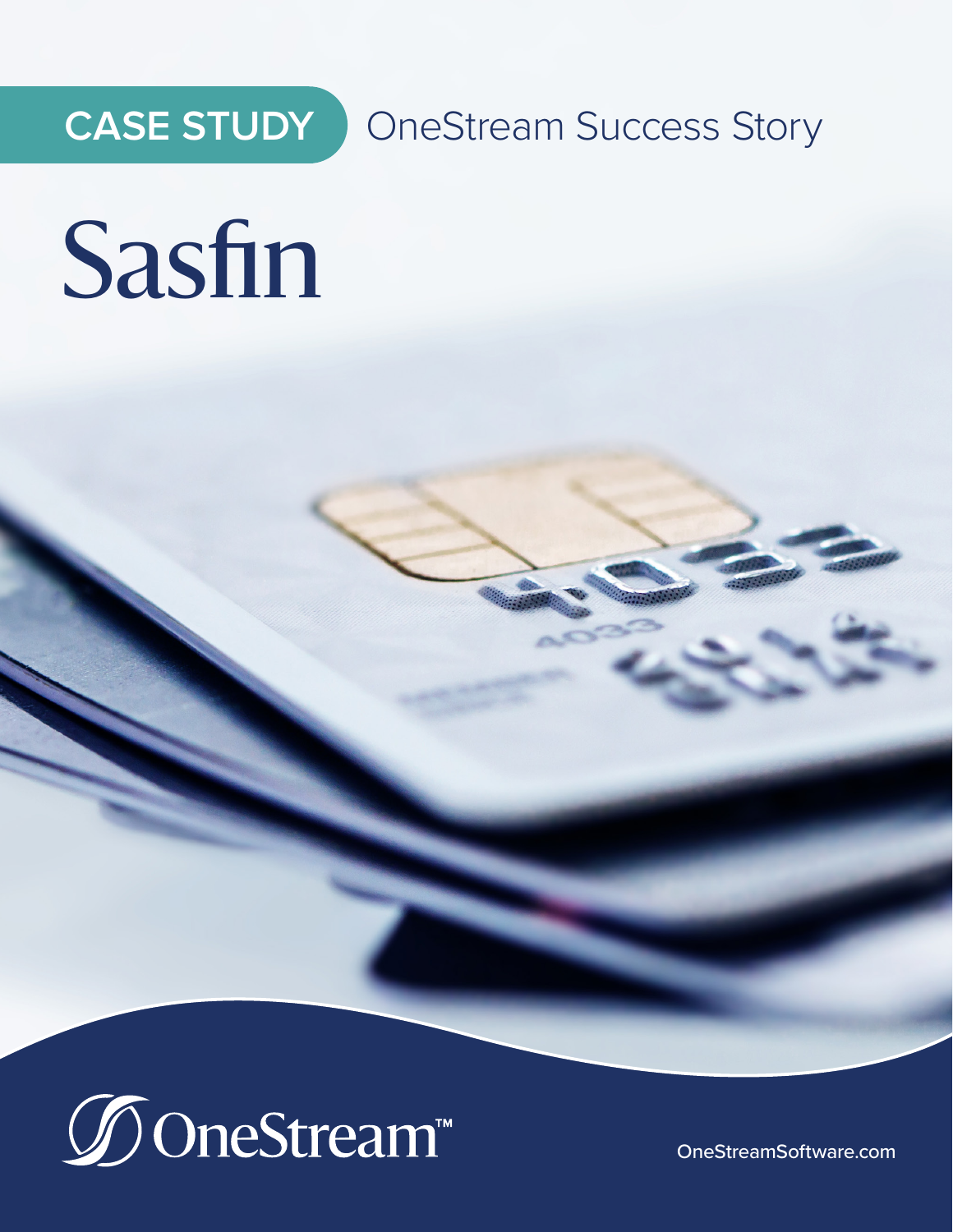



Company: **Sasfin Ltd.**

Industry: **Financial Services**

#### Sasfin Overview

Sasfin is a bank-controlling company that provides a comprehensive range of specialist financial products and services for Business and Wealth clients. These products and services focus on the needs of entrepreneurs, corporates, institutions and high-net-worth individuals. Sasfin creates tailor-made products and solutions for clients – whether they are entrepreneurs or investors. They go beyond the traditional expectations of the financial services industry and strive to deliver solutions with exceptional personalised service. Their headquarters is in Johannesburg, South Africa. For more information visit **[Sasfin.com](https://www.sasfin.com/)**.

We don't argue about the numbers anymore. Now we're looking at the financials and adding **real analytical value** rather than just reporting on them."

> **—Josh Souchan** *Chief Intelligence Officer* **SASFIN**

# The Challenge

Sasfin is no ordinary financial services provider. Their motto is "beyond a bank" as they strive to go the extra mile in customising their range of specialised products. As a lean organisation, Sasfin always strives to deliver maximum value to its customers. Under the leadership of a new Financial Director they launched an initiative to simplify and streamline the finance office, revealing some room for improvement.

At executive committee meetings, numbers were rarely consistent between business heads looking at line of business, and the Financial Director looking at the General Ledger. This recurring issue resulted in audit cost overruns, restatements of financials, and a high volume of overtime hours. Sasfin clearly needed a uniform chart of accounts and standardisation throughout the business.

The new Financial Director launched a holistic "Finance Transformation Programme" to streamline the entire organisation. It was overly reliant on manual processes and had insufficient automation. Sasfin storyboarded the transformation across a period of several years and identified the building blocks needed to mature the organisation. The initial steps comprised the simplification of the chart of accounts, followed by upgrades to the GL. The next step was to choose a corporate performance management (CPM) platform to replace an array of legacy applications and Microsoft Excel®.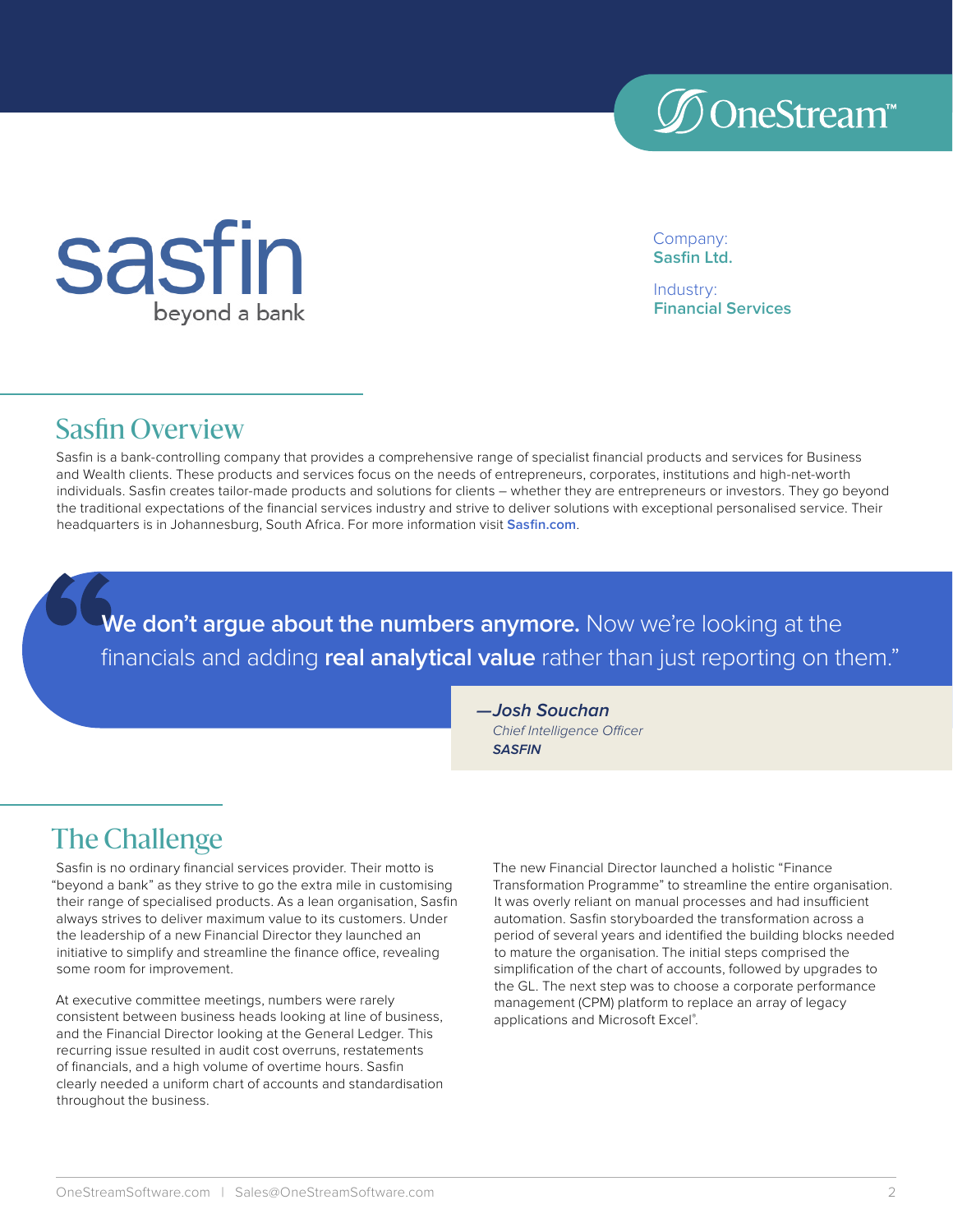

#### **Corporate Performance Management Solutions Delivered**

- Financial Close and Consolidation
- Financial and Management Reporting
- $\mathcal G$  Budgeting and Planning



#### **Business Challenges**

- Needed a stronger finance solution
- $\mathcal G$  Struggled with inefficient manual processes
- $\mathcal O$  Heavy reliance on Excel®
- $\mathcal O$  Lacked consistency and standardisation across the business
- $\mathcal O$  High volume of overtime hours spent consolidating and analysing results



#### **Key OneStream Benefits**

- $\mathcal O$  Unified platform for consolidation, reporting, budgeting, planning, forecasting and more
- $\mathcal O$  Scalable and flexible finance platform to support future growth
- $\mathcal O$  Cloud is easier to manage and cost-effective
- $\mathcal O$  Accommodating financial and non-financial data in one platform
- $\mathcal O$  A single version of the truth
- $\mathcal O$  More accurate and timely results

## The Selection Process

Recognised as a Leader two Gartner Magic Quadrants, OneStream was shortlisted alongside SAP BPC, Oracle HFM and Board International. After creating a scoring model and assessing each solution, Sasfin unanimously chose OneStream. It had all the functionality – budgeting, planning, forecasting, reporting and more – within a single platform. It was flexible in that additional capabilities could be added in phases as needed. Finally, the licensing model and cloud-based option made it a scalable, cost effective solution that met requirements for mitigating business continuity risks.

Beyond technical requirements, Sasfin also needed a solution that could accommodate much more than just financial data. OneStream can incorporate non-financial data such as credit or market risk data, giving a more complete picture of the organisation within a wider context.

Finally, along with selecting OneStream as a solution, Sasfin needed an onshore partner with local industry knowledge and strong customer referenceability. In Jigsaw they found a proven, trustworthy systems integrator who knew the technology, understood the project goals and was a good cultural fit.

#### A Modern CPM Platform

The first phase of the Finance Transformation Programme focused on financial consolidation and reporting. OneStream simplifies these processes, easily handling any accounting guidelines and complexities. There is now one trusted, common set of financial data across the organisation. Previously, statutory reporting was done manually, with controls also maintained manually. Late changes to financial results resulted in inconsistencies due to validations being manual as well. OneStream has eliminated all these manual processes and corresponding inconsistencies.

By meeting the financial year end target to complete the first transformation phase Sasfin has already reaped benefits. "After last year's financial year end I had phone calls almost every day. This year, they didn't phone me once!" remarked Josh Souchon, CIO. Escalations are now minimal thanks to OneStream.

Along with dashboards for statutory reporting, Sasfin has also implemented guided workflows for year end and validations. Data integrations with AccPac and Great Plains are in place, both of which offer drill-back to transactions. The Help Desk Manager from the OneStream Marketplace<sup>™</sup> has also been used to replace meetings, email and Excel®-based trackers for managing defects and mapping changes, enhancement requests and training issues. There are currently about 100 users from four finance teams (including group finance), IT, internal audit, external audit and the development team.

## Benefits Achieved

By implementing OneStream, Sasfin has achieved full data integration across the organisation – creating a single view of the truth. This is much more than mere automation. It unifies and streamlines financial processes so that the data is consistent and reliable throughout. By making processes more efficient, Finance teams are released to add higher value to the organisation as a whole.